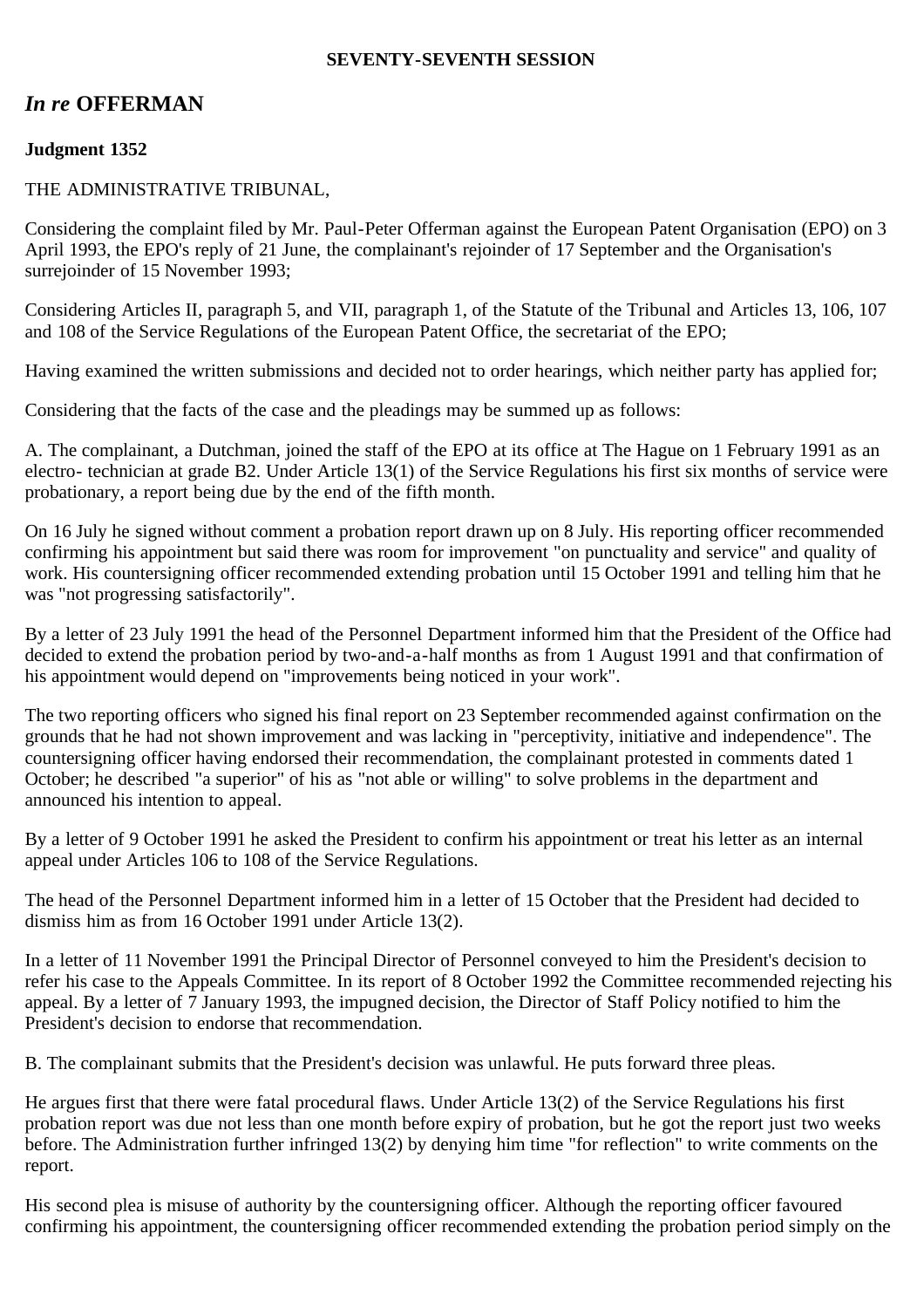grounds that the six months prescribed in the Service Regulations were too short, not because of any exceptional circumstances or serious doubts warranting such treatment.

He contends, lastly, that by extending the probation period the President drew a mistaken conclusion from the evidence. He was wrong to rely on certain adverse comments by the reporting officer, whose general recommendation was in the complainant's favour, and to follow the recommendation of the countersigning officer. The copious criticism in the second report - of work covering less than two months - was designed merely to afford a basis for the decision not to confirm his appointment.

He seeks the quashing of the decision of 7 January 1993, confirmation of his appointment as from 1 August 1991 with payment of salary and entitlements up to the date of reinstatement, and awards of 50,000 guilders in moral damages and 3,000 guilders in costs.

C. In its reply the EPO submits that his complaint is devoid of merit insofar as it is directed against the decision of 15 October to dismiss him on 16 October 1991. Insofar as it challenges the President's decision of 23 July not to confirm his appointment as from 1 August 1991 it is irreceivable and, besides, without merit.

The EPO points out that since the complainant did not lodge a timely appeal against the decision of 23 July 1991 he has failed to exhaust the means of internal redress in keeping with Article VII(1) of the Tribunal's Statute. He neither commented on the recommendation in the first report to extend probation nor referred to it in his letter of 9 October 1991 appealing against dismissal. Indeed he first referred to the decision of 23 July 1991 in a note to the Appeals Committee dated "08.92" in reply to the statement from the Administration on his appeal.

In any event the decision to extend his probation was sound. Since any appointment would have been permanent the Administration had to make sure he could carry out his duties to his supervisors' satisfaction. The delay in issuing his first report was not detrimental to him and so is not a fatal flaw. He had ample time to comment on the report between 16 July 1991, when he received it, and the decision of 23 July.

Inasmuch as he did not make any effort to dispel the doubts expressed in the first report his second could but confirm that he was unfit for permanent appointment in cate- gory B. Had he taken seriously the Administration's earlier warnings would he have sacrificed two-and-a-half weeks on annual leave during the extended probation period?

Since the President of the Office did not act unlawfully, the complainant's claims are unfounded.

D. In his rejoinder the complainant observes that he expressly appealed in the letter of 9 October 1991 against the decision of 23 July, the only one adversely affecting him at the time. After setting out his objections to that decision he explained why he had delayed appealing against it until 9 October, a date well within the prescribed time limit.

He objects to his supervisors' failure to discuss his shortcomings before issuing the first report and accuses an official unfamiliar with his work of altering the favourable evaluation the reporting officer put in the second report. He alleges other flaws in the reporting procedure and describes his taking of annual leave as "normal and appropriate".

E. In its surrejoinder the EPO says there are no points in the rejoinder that alter its position. Though it could have objected that his internal appeal against dismissal was premature since he did not receive the decision to dismiss him until 15 October 1991, it pleads irreceivability only on the grounds of his belated challenge to the extension of probation. It rebuts his pleas on the merits and submits that his comments about a supervisor - who was acting on authority delegated by the countersigning officer - are libellous.

#### CONSIDERATIONS:

1. On joining the staff of the EPO at The Hague on 1 February 1991 as an electro-technician at grade B2 the complainant was put on probation. The period of probation was six months in accordance with Article 13(1) of the Service Regulations.

2. His supervisor and reporting officer was Mr. Vrugt, the head of Technical Services, and the "countersigning" officer was Mr. Minnoye, the Director of General Administration. Mr. Vrugt signed the complainant's first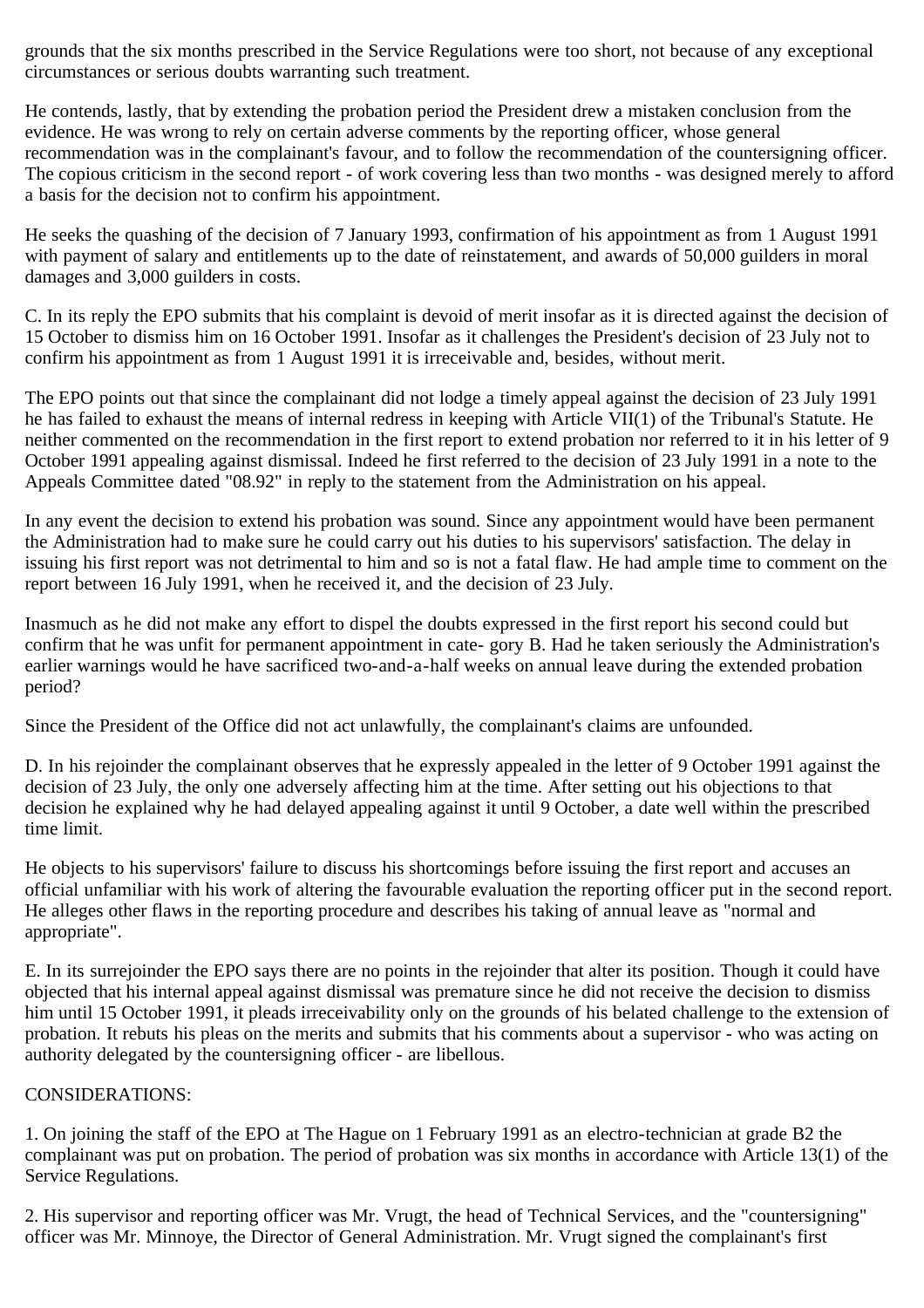probation report on 8 July 1991 and Mr. Minnoye on 13 July. About his ability to perform his duties the report said under point II.2:

"Seems to perform his duties in an adequate way. In case of handing over work to colleagues this has to be done more carefully. Could improve on punctuality and service. Seems to take certain things too lightly."

The comments in II.3 on the "quality and quantity of the work performed" were:

"Quality is average, but certainly has to be improved. Quantity seems average."

and in point II.4 on "conduct at work":

"Mr. Offerman appears to be a pleasant colleague. Seems to learn quickly. A little more attention should be given to punctuality and application in relation to the work."

Though Mr. Vrugt recommended confirming his appointment Mr. Minnoye said in comments under point III:

"The execution and completion of technical tasks by Mr. Offerman can be quoted as good but within the short probationary period it is difficult to evaluate Mr. Offerman's capabilities to learn, adapt himself and respect all working procedures within the technical service, therefore I propose to extend the probationary period until 15/10/91."

On 16 July the complainant signed the report, saying that he had "no comments to make".

3. By a note dated 23 July the head of the Personnel Department informed the complainant of the decision by the President of the Office to "prolong your probation period by 2 1/2 months as of 1 August 1991" in accordance with Article 13(2) of the Regulations and explained that the confirmation of his appointment would "depend on improvements being noticed in [his] work, taking into consideration the remarks made by [his] superior at point II, paragraphs 2, 3 and 4" of the probation report.

4. Mr. Vrugt having since been transferred to another post, two other supervisors, Mrs. van der Steenhoven and Mr. van Houwelingen, were in turn in charge of Technical Services. They signed a final probation report on the complainant on 23 September 1991. Their detailed comments were unfavourable and they recommended against confirming his appointment. The complainant added undated "General comments" protesting against their evaluation, but Mr. Minnoye too, as countersigning officer, recommended on 25 September against confirmation saying:

"Despite the fact that a chance was given during the prolongation of the probationary period, Mr. Offerman was not able to use this opportunity to improve his performance significantly."

5. The complainant thereupon appealed to the Appeals Committee; in its report of 8 October 1992 the Committee recommended rejection; the President accepted the recommendation; and the Director of Staff Policy so informed him by a letter of 7 January 1993, the decision he impugns.

6. The complainant contends:

first, that his appointment should have been confirmed at the end of six months and that the decision of 23 July 1991 to extend the period of probation was wrongful; and

secondly, that the extension was too short and came during the summer holidays, when his supervisors kept changing, and that the decision to terminate his appointment was wrongful.

The relief he seeks is:

- (a) the quashing of the final decision of 7 January 1993;
- (b) the confirmation of his appointment as a permanent employee as from 1 August 1991;
- (c) payment in full of his remuneration from 1 August 1991 to the date of reinstatement;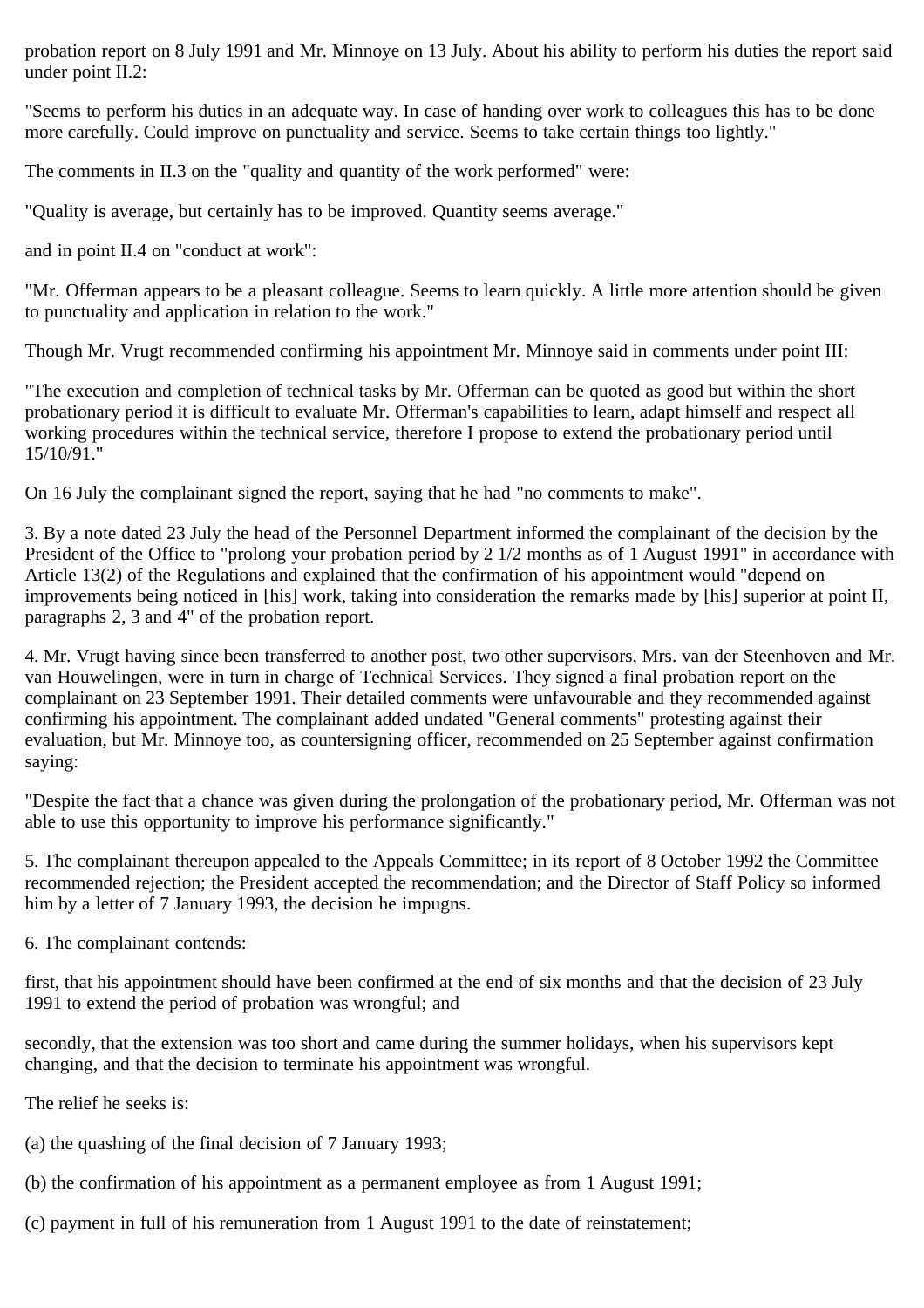## (d) 50,000 guilders in moral damages; and

(e) 3,000 guilders in costs.

7. The Organisation submits that his objections to the decision of 23 July 1991 to extend his probation are irreceivable because they did not form part of his internal appeal, which in its view challenged the decision to dismiss him at the end of the extended period.

8. In his letter of 9 October 1991 to the President he protested against the evaluation of his career in the first probation report; he explained that the reason why he had not at the time appealed against the extension of probation was his awareness of "managerial problems in the technical service"; he sought confirmation of his appointment; and he said that if the President did not allow his claims his letter was to be treated as lodging an internal appeal. It was so treated. In his submissions to the Appeals Committee he made the same case as he does before the Tribunal. In particular he asked the Appeals Committee to recommend allowing his appeal against the decision of 23 July 1991 not to confirm his appointment. In its report the Committee noted that the EPO had raised "no objection to the receivability" of the appeal and it went into the merits.

9. What was at issue before the Committee was the EPO's decision not to confirm the complainant's appointment, and he chose to object to the failure to confirm at the end of his first six months' probation and to the failure to appoint him at the end of the extended period. Since he filed his appeal within three months of the decision of 23 July 1991 and since he raised both those issues before the Committee, he is not barred before the Tribunal from basing his argument on the first probation report.

10. As he points out, he did not receive the text of that report one month before the end of the prescribed six months and he had no discussion with Mr. Vrugt as reporting officer before the report was drawn up. But the matter at issue is whether there was any fatal flaw in the essence of the decision, i.e. whether he suffered any injury. As the Tribunal held in Judgment 890 (in re Créchet) under 3:

"The purpose of the Article 13 procedure is to elicit comments from both sides, the probationer being plainly entitled to be given a full explanation of the assessment of his work in sufficient time to enable him to make comments of his own before the President takes a decision.

But article 13 does not take care of those two points. What it does is set a deadline, not for communicating the report to the official, though that is all that really matters, but just for making it. Late communication therefore will not make the decision unlawful unless the probationer suffers injury."

11. In this case the complainant chose not to make comments on the report and in any case, instead of being dismissed, was given another two-and-a-half months in which he might have shown his mettle. The Tribunal concludes that in the circumstances he suffered no actual injury either from the lack of prior discussion or from getting the text of the report on 16 July instead of 30 June. The conclusion is that the Organisation's failure to meet the deadline in Article 13(2) did not make unlawful the decision not to confirm his appointment.

12. The Tribunal has stated many times the limited grounds on which it may review the lawfulness of termination where there is no fatal formal or procedural flaw. They are that there was a mistake of law or fact, that some essential fact was overlooked, that clearly mistaken conclusions were drawn from the evidence, or that there was abuse of authority. What is more, in the case of dismissal of a probationer the employer is to be allowed the widest discretion and the decision will be quashed only if the mistake or the illegality is especially serious or glaring: see, for example, Judgment 687 (in re Delangue) under 2.

13. The complainant alleges that the President drew mistaken conclusions from his first probation report in deciding to extend the period of probation in that he overlooked the favourable remarks in the appraisal; that the adverse comments by Mr. Vrugt were not all that serious since he recommended confirmation; that the countersigning officer, Mr. Minnoye, mentioned the difficulty of assessing him in a mere six months; and that he should not suffer for the shortness of probation.

14. It would have been justifiable to confirm the complainant's appointment at the end of the first six months only if his work had proved satisfactory in all respects. The report did not suggest that it was. Mr. Minnoye's remarks are not to be taken to mean, as the complainant implies, that in all cases a period of six months is too short for probation, but that it was too short in his case. Had his performance already proved satisfactory in all respects the